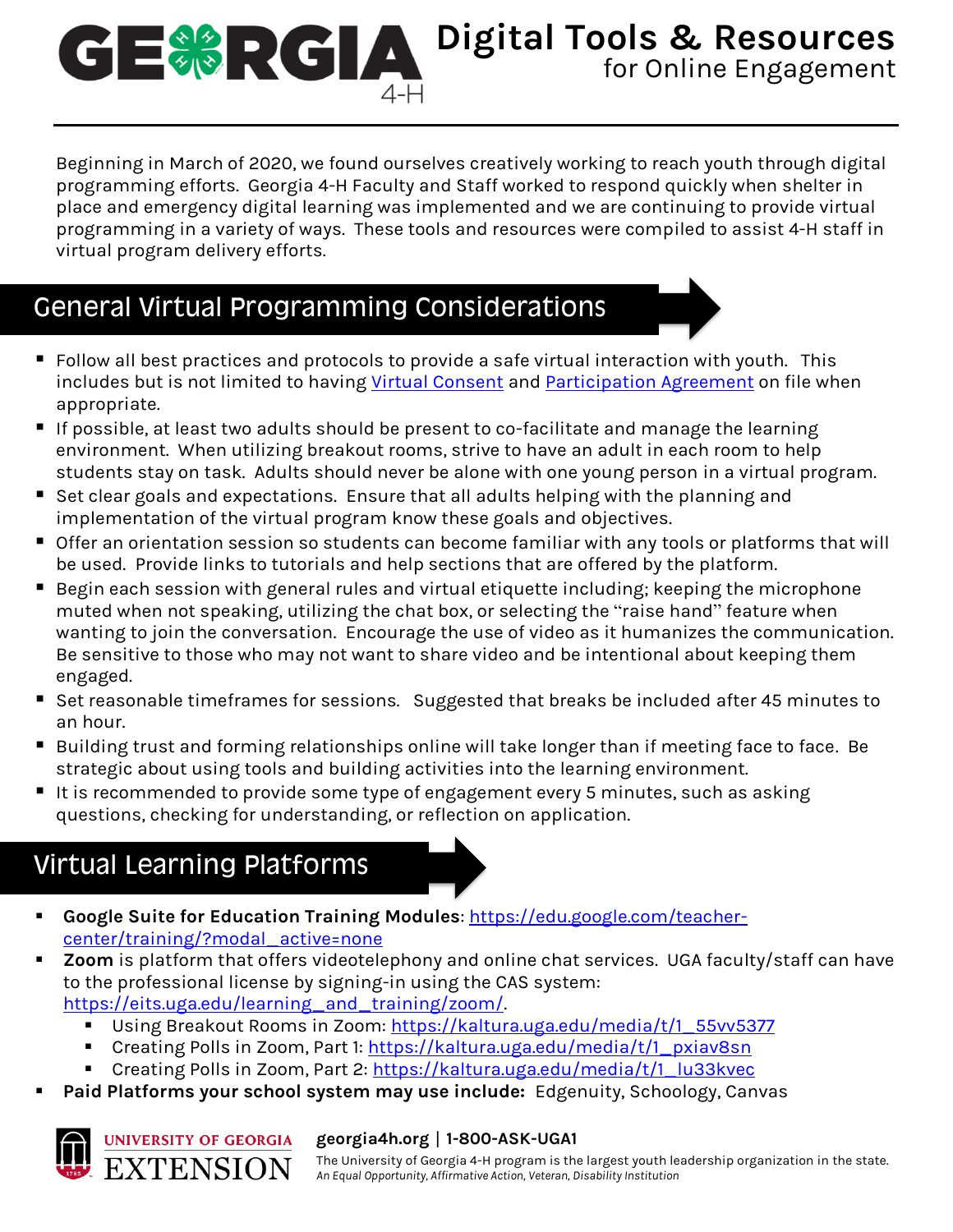**Digital Tools & Resources**

for Online Engagement

# Resources for Interactive Digital Learning

- **Introduction to Digital Learning (3 Sessions):** <https://kaltura.uga.edu/channel/Georgia%2B4-H%2BScience/51638021>
- **Teaching in Digital Settings:** [https://kaltura.uga.edu/media/t/1\\_8glxmpq9](https://kaltura.uga.edu/media/t/1_8glxmpq9) This session described considerations for teaching in digital settings and introduced the flipped classroom methodology.

#### **Engaging 4-H Programming Via Technology**

- [https://kaltura.uga.edu/media/t/1\\_2xn1s08z/51638021](https://kaltura.uga.edu/media/t/1_2xn1s08z/51638021) Handouts: [Engaging 4-H Programming via Tech Handouts](https://outlookuga-my.sharepoint.com/:f:/g/personal/kaseyb_uga_edu/Er3QuQpxyeNMm33kEw2dU8EBmbHVjADDoIcNZuxPp8tBtg?e=UzKwZN)
- **ProProfs:** ProProfs is software system for creating quizzes, brain games, flashcards, word searches, etc.

<https://www.proprofs.com/>

- ProProfs Tutorial: [https://kaltura.uga.edu/media/t/1\\_fgkkwdm6](https://kaltura.uga.edu/media/t/1_fgkkwdm6)
- Example poultry judging crossword puzzle: <https://www.proprofs.com/games/crossword/poultry-judging-parts-of-a-chicken/>
- **Quizlet**: is an online platform that creates flashcards, quizzes, assessments, etc. <https://quizlet.com/>
	- Quizlet Tutorial: [https://kaltura.uga.edu/media/t/1\\_b4vzu6nx/51638021](https://kaltura.uga.edu/media/t/1_b4vzu6nx/51638021)
- **Quizizz:** Quizizz is an online platform that creates quizzes, flashcards, etc. <https://quizizz.com/> Tutorial: [https://kaltura.uga.edu/media/t/1\\_axhamjip/51638021](https://kaltura.uga.edu/media/t/1_axhamjip/51638021)
- Kahoot: Kahoot is a live-action quizzing platform that allows users to select responses to questions in real time. <https://kahoot.com/> Kahoot Tutorial: [https://kaltura.uga.edu/media/t/0\\_64ymqec3/51638021](https://kaltura.uga.edu/media/t/0_64ymqec3/51638021)
- **Flippity:** board games, flash cards, trivia, manipulatives, etc. [https://kaltura.uga.edu/media/t/1\\_07z5qkm8/51638021](https://kaltura.uga.edu/media/t/1_07z5qkm8/51638021) <https://www.flippity.net/>Tutorial: [https://kaltura.uga.edu/media/t/1\\_6ejmufe4/51638021](https://kaltura.uga.edu/media/t/1_6ejmufe4/51638021)
- **FlipGrid:** Flipgrid is a simple, free, and accessible video discussion experience for educators, learners and families. Create a Topic and engage your community...together! [https://kaltura.uga.edu/media/t/1\\_77y7rhos/51638021](https://kaltura.uga.edu/media/t/1_77y7rhos/51638021)
- **Wheel of Names**: Wheel of names allows the user to create a customized digital spinner wheel. <https://wheelofnames.com/> Tutorial: [https://kaltura.uga.edu/media/t/1\\_zq7rwpn2/51638021](https://kaltura.uga.edu/media/t/1_zq7rwpn2/51638021)
- **Random.Org**: Random uses different digital tools (dice, coin flipper, etc.) to randomly generate an answer. <https://www.random.org/dice/> Random.Org Tutorial: [https://kaltura.uga.edu/media/t/1\\_707fkrr8/51638021](https://kaltura.uga.edu/media/t/1_707fkrr8/51638021)



#### **georgia4h.org** | **1-800-ASK-UGA1**

The University of Georgia 4-H program is the largest youth leadership organization in the state. *An Equal Opportunity, Affirmative Action, Veteran, Disability Institution*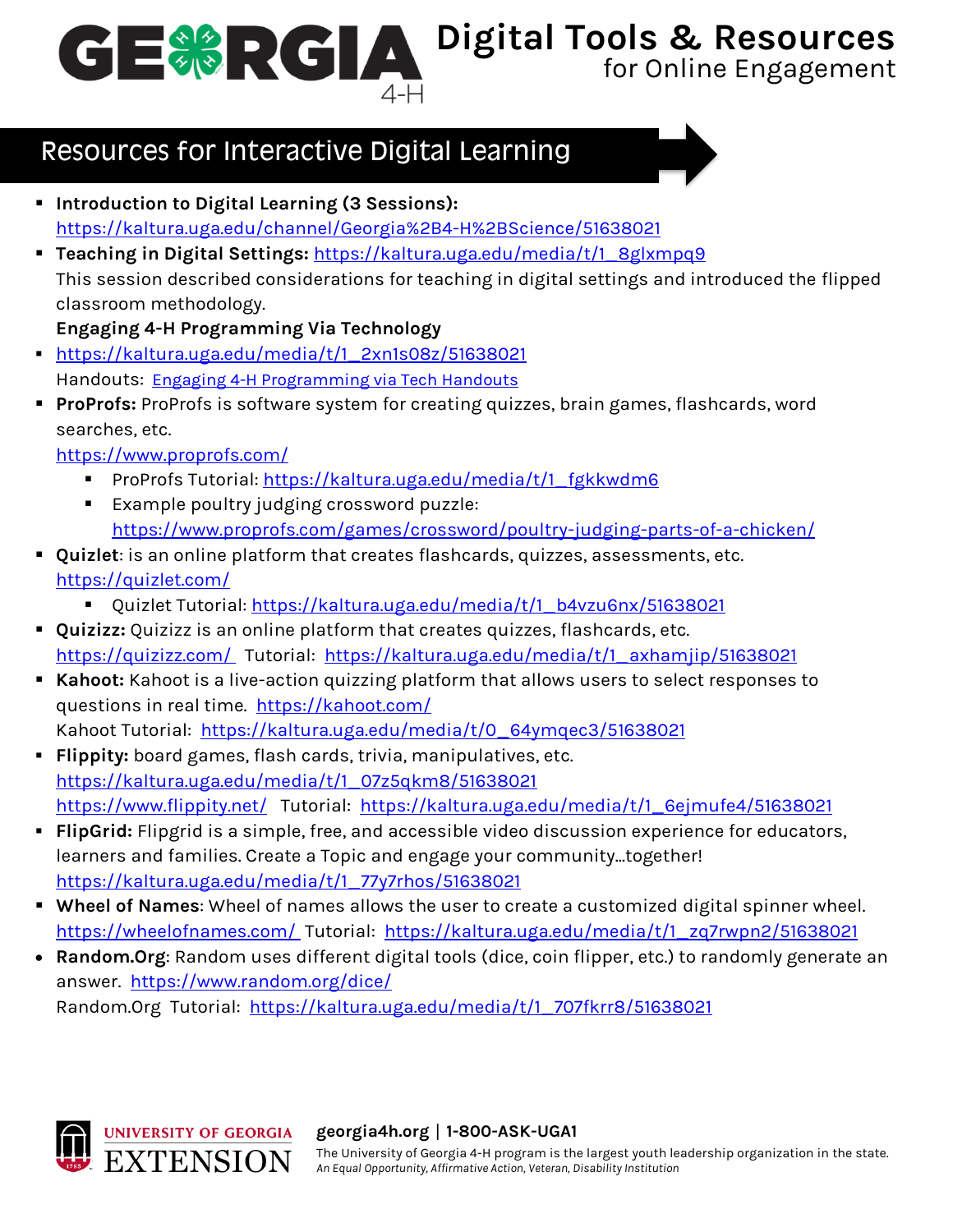**Digital Tools & Resources**

### for Online Engagement

# Live Data Collection & Reflection Tools

**Mentimeter** is an online presentation platform (similar to PowerPoint, Keynote, Google Slides, etc.) that allows presenters to interact with their participants through real-time questions and answer slides.

<https://www.mentimeter.com/>

- Mentimeter Tutorial: [https://kaltura.uga.edu/media/t/1\\_r2twf2pv](https://kaltura.uga.edu/media/t/1_r2twf2pv)
- Poll Everywhere: Poll Everywhere is a real-time, live collection software system. <https://www.polleverywhere.com/>
- **Slido:** Slido is 0 & A and polling platform. <https://www.sli.do/>
- FlipGrid: Flipgrid is a simple, free, and accessible video discussion experience for educators, learners and families. Create a Topic and engage your community...together! [https://kaltura.uga.edu/media/t/1\\_77y7rhos/51638021](https://kaltura.uga.edu/media/t/1_77y7rhos/51638021)

# Using Graphic Organizers

**Graphic organizers** are visual tools that allow you to communicate your information clearly and concisely. Graphic organizers allow attendees to easily see the relationship between and among the words and images you use. Many times, graphic organizers use shapes, lines, and arrows to demonstrate this relationship. Graphic organizers are great assessment tools.

- Training Recording: [https://kaltura.uga.edu/media/t/1\\_2zusgyf0](https://kaltura.uga.edu/media/t/1_2zusgyf0)
- Microsoft PowerPoint SmartArt Tutorial: [https://kaltura.uga.edu/media/t/1\\_3zq8m5td](https://kaltura.uga.edu/media/t/1_3zq8m5td)

### Video Editing Tools

- **Video Production Guide**: <https://occs.caes.uga.edu/photos-video-multimedia/video.html>
- **Microsoft Video Editor Tutorials:** 
	- [Importing Footage and Starting a New Project](https://youtu.be/30s-vPccI8A)
	- [Sequencing and Trimming](https://youtu.be/XEyn2NYVZqw)
	- [Titles and Text](https://youtu.be/5LM43thAjhI)
	- [Narration and Music](https://youtu.be/ns0JPLpN8t8)
	- [3D Objects and Effects](https://youtu.be/Vo4pXQO7eZc)
- **I-Movie: Tutorial by Kayla Wall, Quitman County 4-H/FACS Agent**  [https://drive.google.com/drive/folders/1UBNI4k4\\_eQFyJEAGRMOEOpJWfe66RcHx?usp=sharing](https://drive.google.com/drive/folders/1UBNI4k4_eQFyJEAGRMOEOpJWfe66RcHx?usp=sharing)
- WeVideo: <https://youtu.be/3LDvOhp2Ej8> Subscription required (UGA may be able to help so talk to *your PDC before purchasing)*
- **Clipchamp:** <https://clipchamp.com/en/>
- **Doodly-Whiteboard Animation Software** <https://www.doodly.com/>*Subscription required.*



#### **georgia4h.org** | **1-800-ASK-UGA1**

The University of Georgia 4-H program is the largest youth leadership organization in the state. *An Equal Opportunity, Affirmative Action, Veteran, Disability Institution*